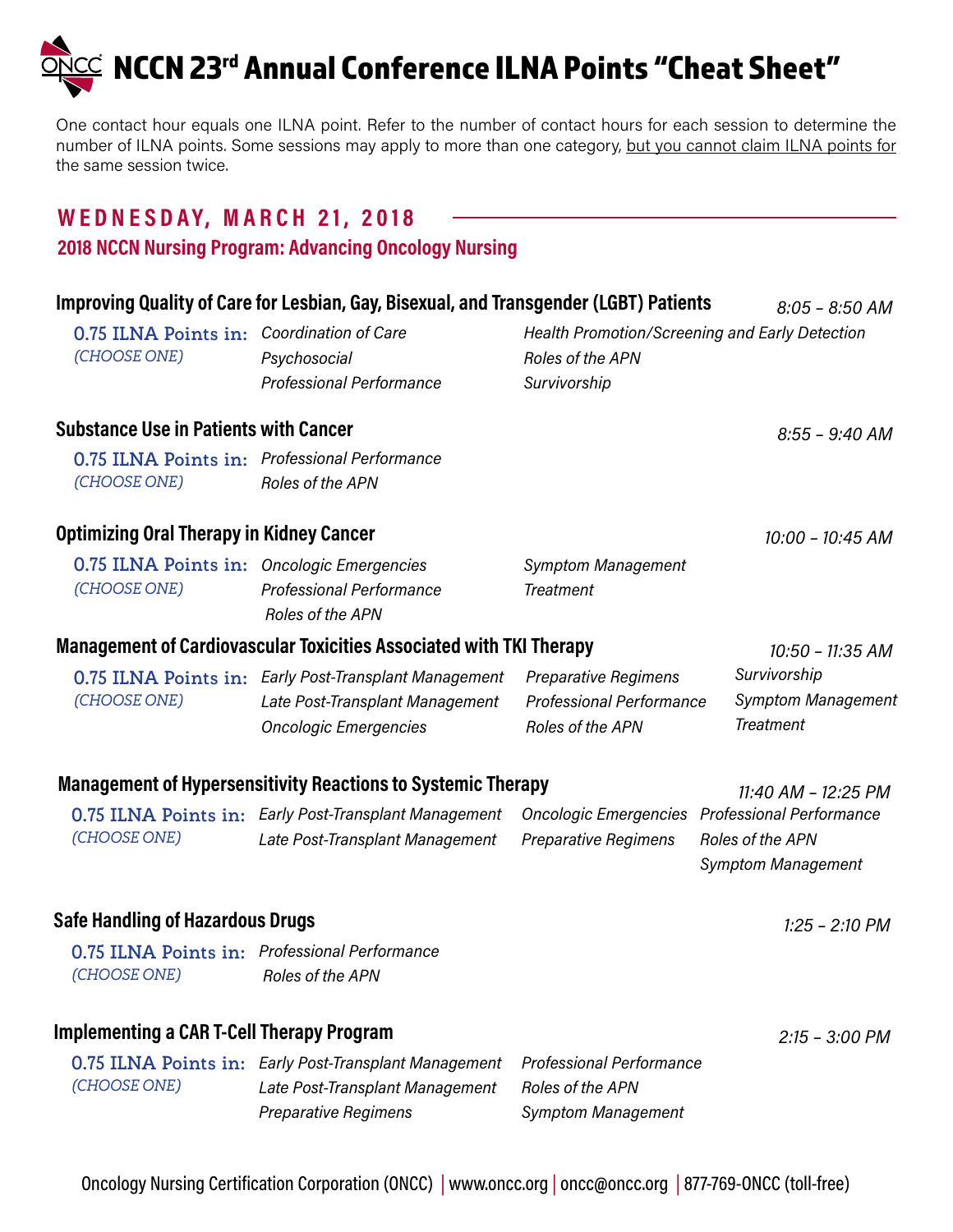# **T H U R S DAY, M AR CH 2 2 , 2 018**

|                                                   | New NCCN Guidelines <sup>®</sup> : Cancer in People Living with HIV                 |                                                |                              | $8:30 - 9:15$ AM                               |
|---------------------------------------------------|-------------------------------------------------------------------------------------|------------------------------------------------|------------------------------|------------------------------------------------|
| 0.75 ILNA Points in:                              | <b>Basic Concepts for Transplantation</b><br><b>Coordination of Care</b>            |                                                | <b>Professional Practice</b> |                                                |
| (CHOOSE ONE)                                      |                                                                                     |                                                | Roles of the APN             |                                                |
|                                                   | Disease-Related Biology                                                             |                                                | Survivorship                 |                                                |
|                                                   |                                                                                     | Early Post-Transplant Management               |                              | <b>Symptom Management</b>                      |
|                                                   | Late Post-Transplant Management                                                     |                                                | <b>Treatment</b>             |                                                |
|                                                   | <b>Preparative Regimens</b>                                                         |                                                |                              | Health Promotion/Screening and Early Detection |
| <b>New Therapies for Ovarian Cancer</b>           |                                                                                     |                                                |                              | $9:20 - 10:05$ AM                              |
| 0.75 ILNA Points in:                              | Diagnosis and Staging                                                               |                                                | <b>Symptom Management</b>    |                                                |
| (CHOOSE ONE)                                      | <b>Professional Practice</b>                                                        | <b>Treatment</b>                               |                              |                                                |
|                                                   | Roles of the APN                                                                    |                                                |                              |                                                |
|                                                   | <b>Management of Chronic Myeloid Leukemia During Pregnancy</b>                      |                                                |                              | 10:35 - 11:10 AM                               |
| 0.5 ILNA Points in:                               | Roles of the APN<br><b>Coordination of Care</b>                                     |                                                |                              |                                                |
| (CHOOSE ONE)                                      | <b>Preparative Regimens</b>                                                         | Survivorship                                   |                              |                                                |
|                                                   | <b>Professional Practice</b>                                                        | <b>Treatment</b>                               |                              |                                                |
|                                                   | NCCN Guidelines® Updates: Prostate Cancer and Prostate Cancer Early Detection       |                                                |                              | 11:15 AM - 12:15 PM                            |
| 1.0 ILNA Point in:                                | Diagnosis and Staging                                                               | <b>Treatment</b>                               |                              |                                                |
| (CHOOSE ONE)                                      | <b>Professional Practice</b><br>Roles of the APN                                    | Health Promotion/Screening and Early Detection |                              |                                                |
| Chemoradiotherapy   Lunch Symposium               | <b>Stage III NSCLC: Practical Application of Immune Checkpoint Inhibition After</b> |                                                |                              | 12:25 - 1:25 PM                                |
| 1.0 ILNA Point in:                                | Disease-Related Biology                                                             |                                                | Roles of the APN             |                                                |
| (CHOOSE ONE)                                      | <b>Oncologic Emergencies</b>                                                        | <b>Scientific Basis for Practice</b>           |                              |                                                |
|                                                   | <b>Professional Practice</b>                                                        |                                                | <b>Symptom Management</b>    |                                                |
|                                                   |                                                                                     | <b>Treatment</b>                               |                              |                                                |
|                                                   | <b>NCCN Guidelines<sup>®</sup> Updates: Colon and Rectal Cancers</b>                |                                                |                              | $1:30 - 2:45 PM$                               |
| 1.25 ILNA Points in:<br>(CHOOSE ONE)              | Diagnosis and Staging                                                               |                                                | Roles of the APN             |                                                |
|                                                   | Disease-Related Biology                                                             | <b>Treatment</b>                               |                              |                                                |
|                                                   | <b>Professional Practice</b>                                                        |                                                |                              |                                                |
| <b>Updates to the Management of Kidney Cancer</b> |                                                                                     |                                                |                              | $3:10 - 3:55$ PM                               |
| 0.75 ILNA Points in:<br>(CHOOSE ONE)              | Diagnosis and Staging                                                               | Roles of the APN                               |                              |                                                |
|                                                   | Disease-Related Biology                                                             |                                                | <b>Symptom Management</b>    |                                                |
|                                                   | <b>Professional Practice</b>                                                        | <b>Treatment</b>                               |                              |                                                |

## **NCCN Guidelines® Updates: Management of Multiple Myeloma** *4:00 – 4:45 PM*

| 0.75 ILNA Points in: | <b>Preparative Regimens</b>  | Treatment                                 |
|----------------------|------------------------------|-------------------------------------------|
| (CHOOSE ONE)         | <b>Professional Practice</b> | <b>Basic Concepts for Transplantation</b> |
|                      | Roles of the APN             |                                           |

*Treatment*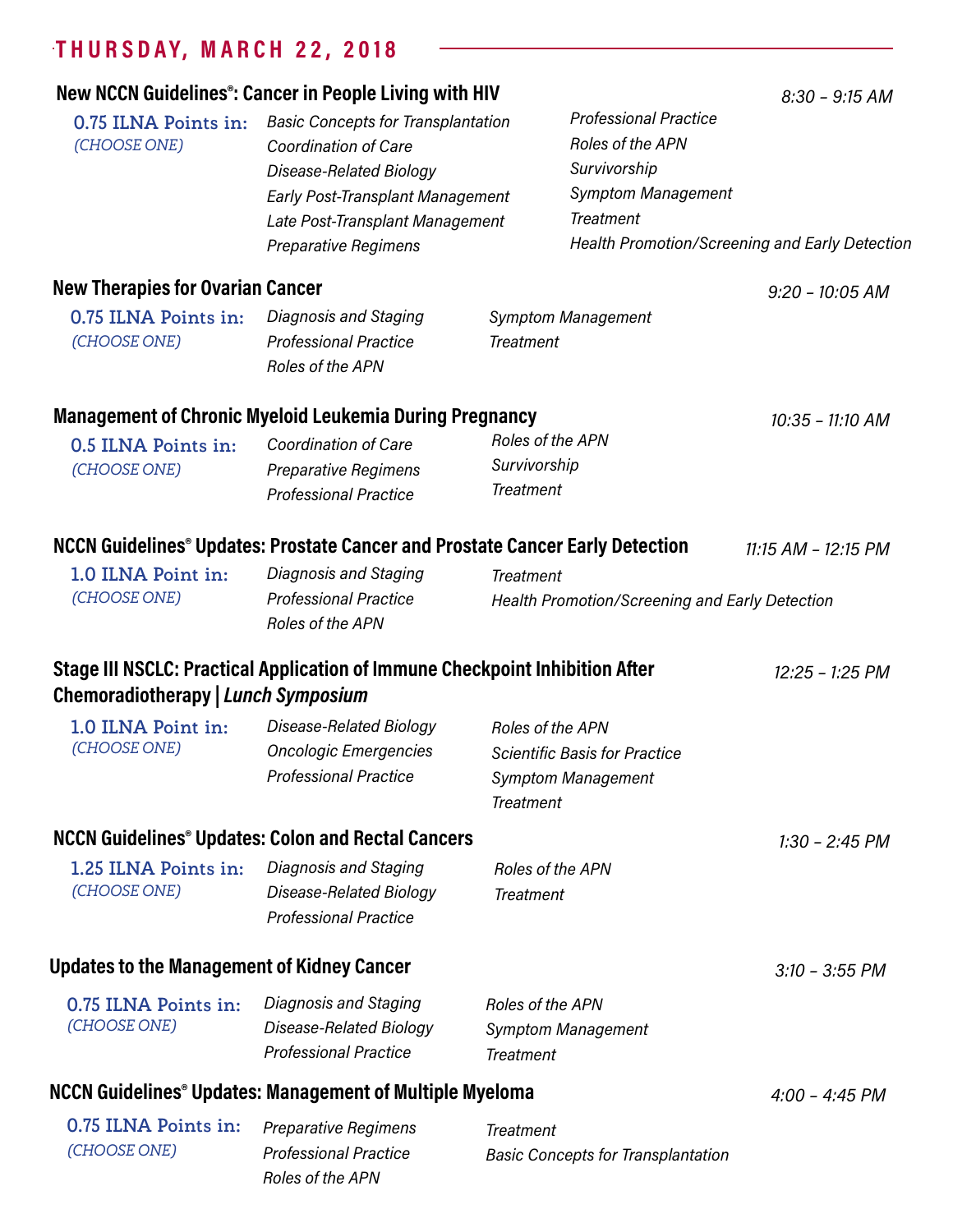### **F R I DAY, M AR CH 2 3, 2 018**

### **Biosimilars in the Evolving Cancer Care Landscape: Experts Address Current Questions, Controversies, and Impact on Clinical Practice |** *Breakfast Symposium*

*6:45 – 7:45 AM*

**NCCN Keynote Session: Transforming Cancer Care in America** *8:00 – 9:00 AM Coordination of Care Professional Practice Roles of the APN*  **1.0 ILNA Point in: Use of Direct Oral Anticoagulants for Treating Venous Thromboembolism in Patients with Cancer** *10:35 – 11:10 AM Early Post-Transplant Management* **0.5 ILNA Points in:** *Professional Practice Late Post-Transplant Management Oncologic Emergencies Roles of the APN Symptom Management* **NCCN Guidelines®: Melanoma** *11:15 AM – 12:15 PM Basic Concepts for Transplantation* **1.0 ILNA Point in:** *Diagnosis and Staging Coordination of Care Disease-Related Biology Preparative Regimens Professional Practice* **Emerging Systemic Therapy Options in Advanced Hepatocellular Carcinoma** *Lunch Symposium 12:25 – 1:25 PM Professional Practice Roles of the APN Treatment* **1.0 ILNA Point in: NCCN Guidelines® Updates: Breast Cancer** *1:30 – 2:45 PM Professional Practice Roles of the APN Treatment*  **1.25 ILNA Points in: NCCN Framework for Resource Stratification of NCCN Guidelines (NCCN Framework™): Adult Cancer Pain and Palliative Care** *3:10 – 4:10 PM Coordination of Care Early Post-Transplant Management End-of-Life Palliative Care* **1.0 ILNA Point in:** *Late Post-Transplant Management Professional Practice Roles of the APN Symptom Management*  **The Role of Molecular Pathology in Glioma Staging and Treatment of Anaplastic Gliomas** *4:15 – 5:00 PM* **0.75 ILNA Points in:** Basic Concepts for Transplantation Professional Practice *Diagnosis and Staging Disease-Related Biology Roles of the APN Scientific Basis for Practice Coordination of Care Early Post-Transplant Management Late Post-Transplant Management*  **1.0 ILNA Point in:** *Preparative Regimens Professional Practice Roles of the APN (CHOOSE ONE) (CHOOSE ONE) (CHOOSE ONE) (CHOOSE ONE) (CHOOSE ONE) (CHOOSE ONE) (CHOOSE ONE) (CHOOSE ONE) Scientific Basis for Practice Treatment Disease-Related Biology Roles of the APN Treatment*

*Treatment*

*Preparative Regimens*